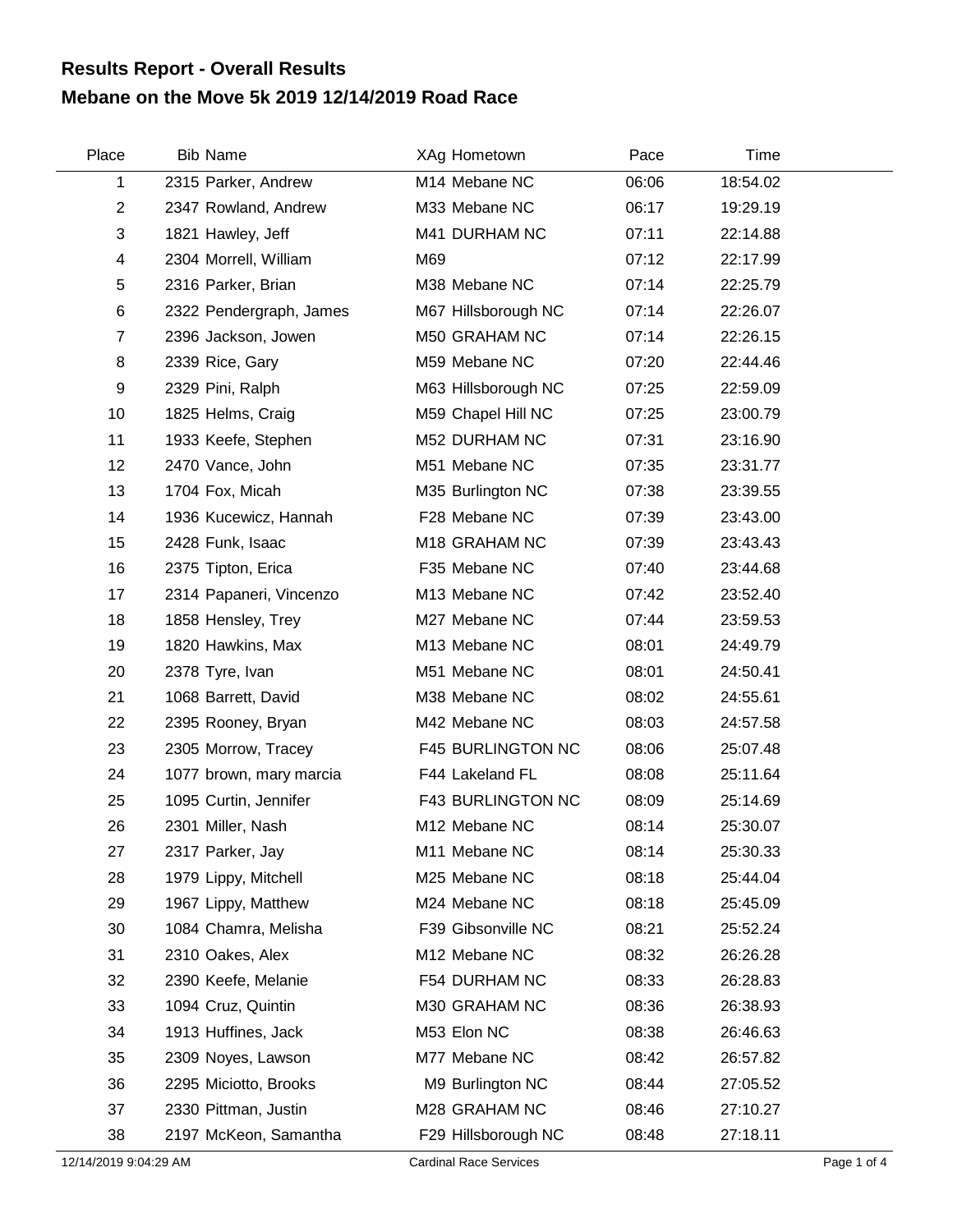| Place | <b>Bib Name</b>          | XAg Hometown       | Pace  | Time     |  |
|-------|--------------------------|--------------------|-------|----------|--|
| 39    | 1793 Harkins, Jeremy     | M39 Mebane NC      | 08:50 | 27:21.66 |  |
| 40    | 2311 Ostrander, Dale     | M54 Elon NC        | 08:50 | 27:23.55 |  |
| 41    | 1930 Keefe, Ahrianna     | F18 DURHAM NC      | 08:53 | 27:31.11 |  |
| 42    | 1935 Koegel, Kristyn     | F41 Mebane NC      | 08:54 | 27:35.36 |  |
| 43    | 1072 Bermeo, Katie       | F15 DURHAM NC      | 08:56 | 27:40.88 |  |
| 44    | 2393 Weeks, Brooke       | F27 Snow Camp NC   | 09:04 | 28:06.04 |  |
| 45    | 2296 Miller, Isabella    | F16 Mebane NC      | 09:08 | 28:18.90 |  |
| 46    | 1071 Benson, David       | M53 Mebane NC      | 09:10 | 28:24.17 |  |
| 47    | 2360 SMITH, SUSAN        | F61 DURHAM NC      | 09:12 | 28:30.96 |  |
| 48    | 2338 Rice, Brandon       | M65 Efland NC      | 09:14 | 28:37.74 |  |
| 49    | 1926 Joyce, Autumn       | F28 Burlington NC  | 09:15 | 28:40.19 |  |
| 50    | 2417 Welch, Taylor       | M32 Mebane NC      | 09:15 | 28:40.37 |  |
| 51    | 1064 Allred, Jacquelyn   | F47 Gibsonville NC | 09:16 | 28:44.86 |  |
| 52    | 2371 Taylor, Barbara     | F50 Mebane NC      | 09:17 | 28:48.13 |  |
| 53    | 1076 Brock, Beth         | F49 Mebane NC      | 09:21 | 28:58.80 |  |
| 54    | 2302 Miller, Scott       | M42 Mebane NC      | 09:22 | 29:03.66 |  |
| 55    | 2391 Yousef, Heather     | F32 Mebane NC      | 09:25 | 29:12.34 |  |
| 56    | 1067 Balusik, Aaron      | M33 Mebane NC      | 09:35 | 29:42.34 |  |
| 57    | 1943 Laws, Michael       | M33 Mebane NC      | 09:35 | 29:42.45 |  |
| 58    | 1066 Atkinson, Sarah     | F53 DURHAM NC      | 09:37 | 29:47.59 |  |
| 59    | 2440 Neff, Victoria      | F31 Mebane NC      | 09:38 | 29:50.84 |  |
| 60    | 2379 Uhlenhake, Liz      | F22 Mebane NC      | 09:40 | 29:57.15 |  |
| 61    | 1800 Harkins, Nicole     | F36 Mebane NC      | 09:42 | 30:03.22 |  |
| 62    | 1819 Haver Jr, Gary      | M33 Mebane NC      | 09:42 | 30:05.46 |  |
| 63    | 1070 Bauer, Susan        | F61 Chapel Hill NC | 09:43 | 30:07.35 |  |
| 64    | 1927 JOYCE, STEPHEN      | M46 Mebane NC      | 09:44 | 30:11.44 |  |
| 65    | 2387 Zhai, Jing          | F56 Mebane NC      | 09:47 | 30:18.94 |  |
| 66    | 2367 Stiffler, Todd      | M51 Elon NC        | 09:48 | 30:23.35 |  |
| 67    | 1705 Friess, Luke        | M23 Mebane NC      | 09:49 | 30:25.04 |  |
| 68    | 2381 Van Wagner, Allan   | M61 Mebane NC      | 09:51 | 30:32.02 |  |
| 69    | 1073 Bertson, Christine  | F38 Whitsett NC    | 09:51 | 30:33.63 |  |
| 70    | 1818 Haver, Jennifer     | F32 Mebane NC      | 09:54 | 30:41.59 |  |
| 71    | 1692 Flowers, Miranda    | F39 Mebane NC      | 09:56 | 30:46.97 |  |
| 72    | 1668 Dunkle-Polier, Ezra | M28 Brighton MA    | 10:06 | 31:19.41 |  |
| 73    | 2392 Weeks, Reid         | M32 Snow Camp NC   | 10:09 | 31:27.97 |  |
| 74    | 2343 Ricketts, Geneva    | F10 Haw River NC   | 10:09 | 31:28.28 |  |
| 75    | 2342 Ricketts, Caprice   | F41 Haw River NC   | 10:15 | 31:46.02 |  |
| 76    | 2143 McGrath, Ethan      | M7 Mebane NC       | 10:16 | 31:48.36 |  |
| 77    | 2398 Rost, Amy           | F41 Mebane NC      | 10:18 | 31:56.77 |  |
| 78    | 2361 Socha, Paul         | M36 Mebane NC      | 10:19 | 31:58.46 |  |
| 79    | 1074 Bollinger, Darryl   | M67                | 10:21 | 32:05.15 |  |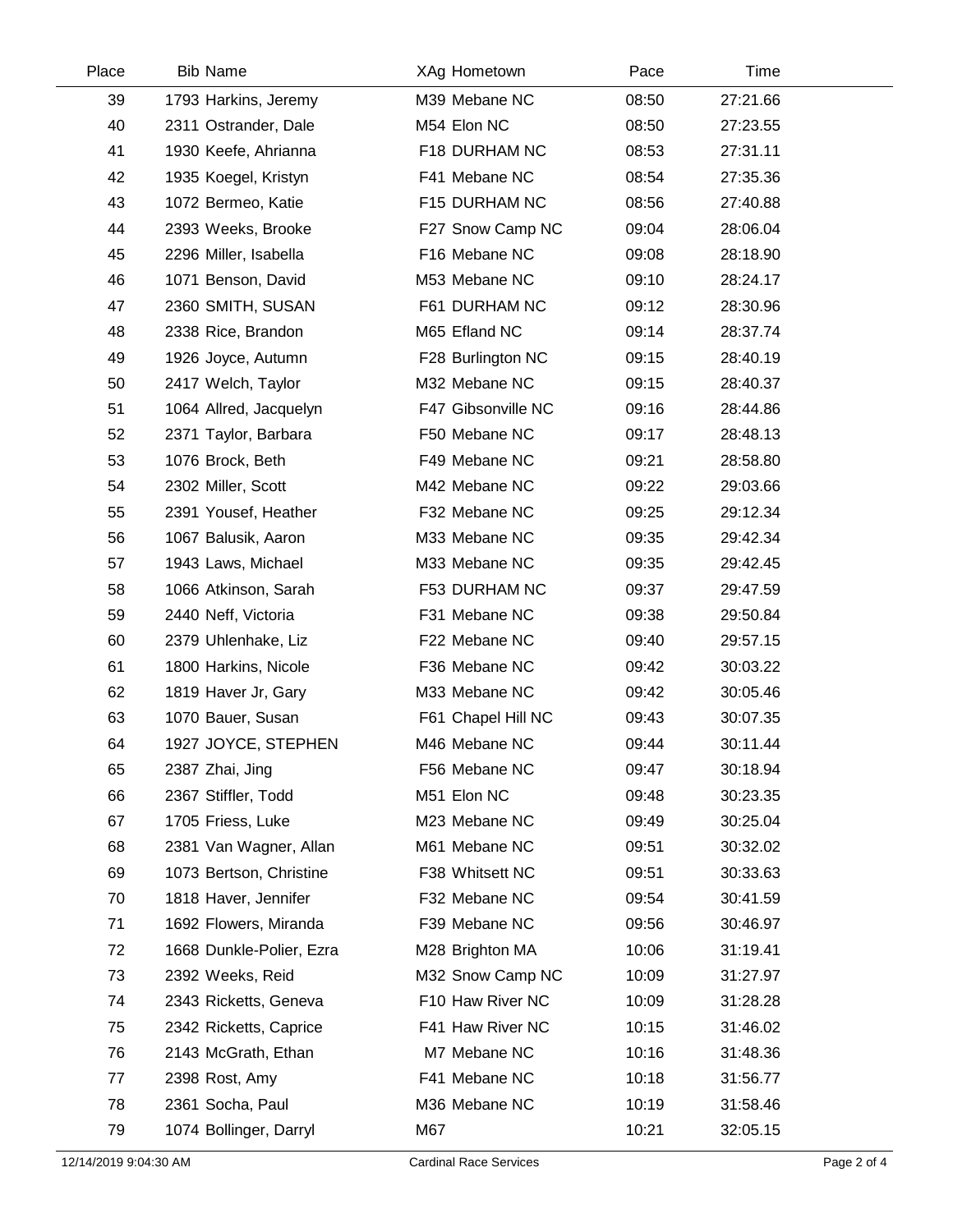| Place | <b>Bib Name</b>           | XAg Hometown         | Pace  | Time     |  |
|-------|---------------------------|----------------------|-------|----------|--|
| 80    | 1085 Cheslock, Jonathon   | M35 Mebane NC        | 10:24 | 32:14.80 |  |
| 81    | 2034 Marcellus, Samantheo | F43 Mebane NC        | 10:35 | 32:47.18 |  |
| 82    | 1991 Loranger, Maddy      | F11 Mebane NC        | 10:38 | 32:58.20 |  |
| 83    | 1986 Loranger, Bryna      | F21 Mebane NC        | 10:38 | 32:58.44 |  |
| 84    | 1087 Chilton, Joshua      | M10 Efland NC        | 10:42 | 33:08.99 |  |
| 85    | 2224 McLamb, Phillip      | M9 Efland NC         | 10:42 | 33:11.22 |  |
| 86    | 1088 Chilton, Teresa      | F44 Efland NC        | 10:43 | 33:12.55 |  |
| 87    | 2394 Auditori, Jill       | F47 Mebane NC        | 10:46 | 33:22.80 |  |
| 88    | 1934 Kislowski, Christene | F38 Mebane NC        | 10:48 | 33:28.68 |  |
| 89    | 2331 Pittman, Kimberly    | F29 GRAHAM NC        | 10:48 | 33:30.35 |  |
| 90    | 1990 Loranger, Guy        | M46 Mebane NC        | 10:51 | 33:37.46 |  |
| 91    | 2307 Murphy, Cheryl       | F62 Mebane NC        | 10:51 | 33:37.97 |  |
| 92    | 1758 Hamblin, Martha      | F63 Mebane NC        | 11:00 | 34:06.11 |  |
| 93    | 2077 Maynor, Erin         | F36 Mebane NC        | 11:02 | 34:13.20 |  |
| 94    | 1677 Ellingworth, Heather | F36 Burlington NC    | 11:09 | 34:34.90 |  |
| 95    | 2355 Slechta, Steve       | M71 Winston Salem NC | 11:11 | 34:40.78 |  |
| 96    | 2293 Michal, Cade         | M27 Mebane NC        | 11:16 | 34:55.12 |  |
| 97    | 2386 Wineman, Gracie      | F23 Mebane NC        | 11:19 | 35:03.93 |  |
| 98    | 1086 Cheslock, Rebecca    | F35 Mebane NC        | 11:19 | 35:05.84 |  |
| 99    | 2377 Tupper, Leanne       | F42 Mebane NC        | 11:20 | 35:08.13 |  |
| 100   | 2366 Stewart, Schaffer    | M21 Durham NC        | 11:21 | 35:12.34 |  |
| 101   | 1089 Clayton, Mallory     | F26 Mebane NC        | 11:22 | 35:14.03 |  |
| 102   | 1745 Green, Kim           | F56 Mebane NC        | 11:23 | 35:17.65 |  |
| 103   | 2363 Sparks, Kristie      | F26 Mebane NC        | 11:25 | 35:23.79 |  |
| 104   | 1754 Gumbrecht, Carrie    | F62 BURLINGTON NC    | 11:27 | 35:30.03 |  |
| 105   | 2385 WILLIS-MCLAMB, AMY   | F42 Efland NC        | 11:28 | 35:33.95 |  |
| 106   | 1940 Lane, James          | M47 Burlington NC    | 11:33 | 35:47.43 |  |
| 107   | 1984 Lisinski, Sarah      | F55 Mebane NC        | 11:35 | 35:53.66 |  |
| 108   | 1081 Campos Diaz, Hugo    | M30 GRAHAM NC        | 11:43 | 36:19.78 |  |
| 109   | 2320 Parker, Xander       | M7 Mebane NC         | 11:50 | 36:40.97 |  |
| 110   | 2318 Parker, Jennifer     | F39 Mebane NC        | 11:50 | 36:42.19 |  |
| 111   | 1080 Camacho, Jose        | M34 GRAHAM NC        | 11:54 | 36:54.69 |  |
| 112   | 2345 Riley, Kristin       | F51 Haw River NC     | 11:56 | 36:58.39 |  |
| 113   | 1650 Dorsett, Robin       | F59 Mebane NC        | 12:05 | 37:26.40 |  |
| 114   | 1648 Dorsett, Casey       | F26 Mebane NC        | 12:05 | 37:27.17 |  |
| 115   | 1938 Lafuria, Alesha      | F32 Burlington NC    | 12:07 | 37:32.30 |  |
| 116   | 2399 Funk, Noela          | F53 GRAHAM NC        | 12:14 | 37:56.67 |  |
| 117   | 1959 Lippy, Jeffrey       | M55 Mebane NC        | 12:28 | 38:39.62 |  |
| 118   | 2400 Funk, Eva            | F14 GRAHAM NC        | 12:29 | 38:41.06 |  |
| 119   | 2370 Tanner, Scott        | M48 Mebane NC        | 12:32 | 38:50.98 |  |
| 120   | 2369 Tanner, Jessica      | F40 Mebane NC        | 12:32 | 38:51.59 |  |